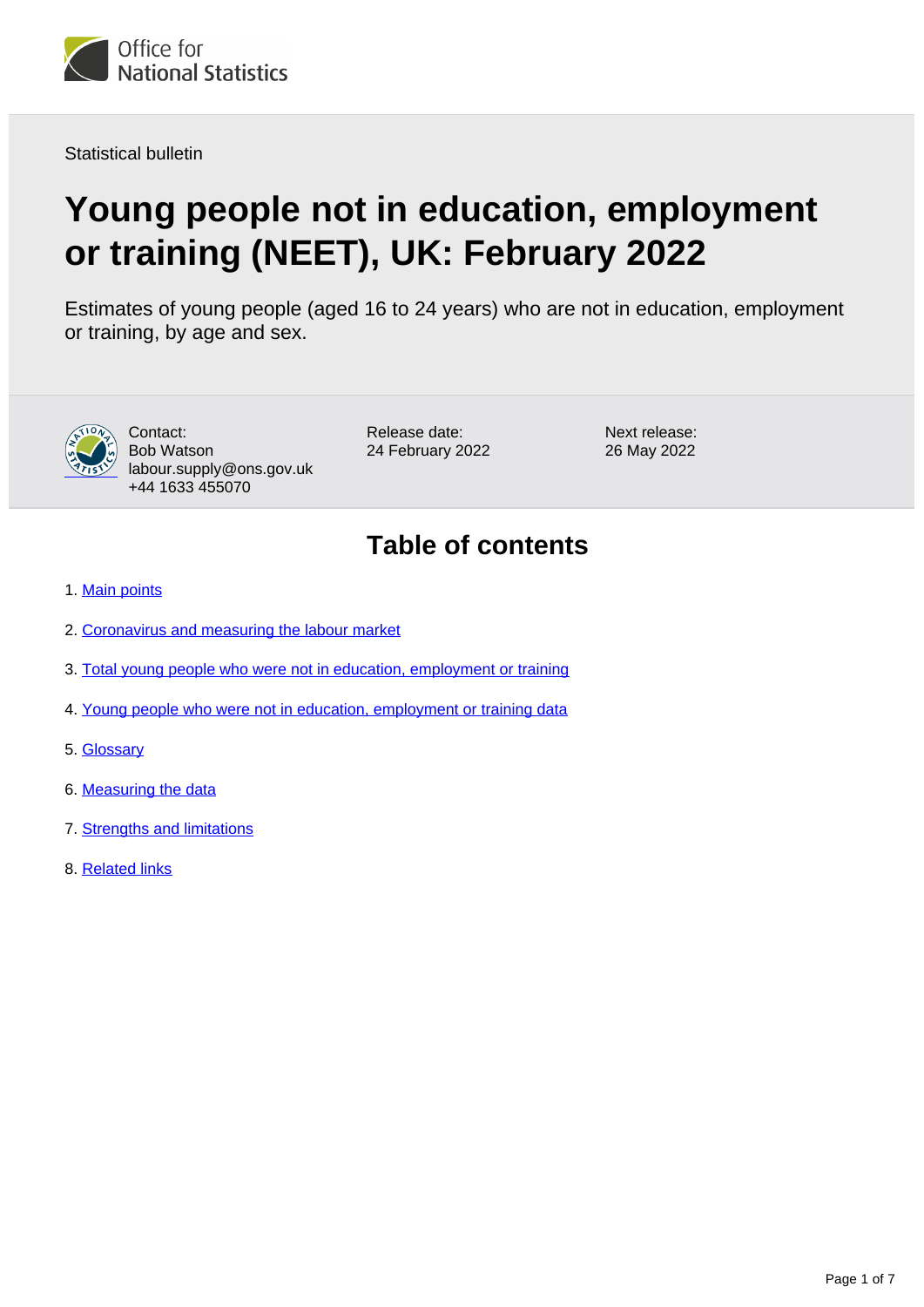## <span id="page-1-0"></span>**1 . Main points**

- There was little change in the number of young people aged 16 to 24 years and not in education, employment or training (NEET) in October to December 2021 compared with July to September 2021, with the total estimated to be 692,000.
- The percentage of all young people who were NEET in October to December 2021 was estimated at 10.2%, largely unchanged on the quarter (July to September 2021) and down 0.9 percentage points compared with pre-coronavirus (COVID-19) pandemic levels (October to December 2019).
- There were an estimated 260,000 unemployed young people who were NEET, which is a record low for the series, with a record low for men (158,000) and a joint record low for women (102,000).
- There were an estimated 432,000 economically inactive young people who were NEET, up 11,000 on the quarter, with a record high for men (242,000).
- There were an estimated 245,000 young people aged 18 to 24 years in the UK who were NEET and unemployed, which is a record low for the series.

### <span id="page-1-1"></span>**2 . Coronavirus and measuring the labour market**

Latest Labour Force Survey (LFS) estimates are based on interviews that took place from October to December 2021. Many of the government lockdown restrictions had eased prior to this period.

Because of coronavirus (COVID-19) and the suspension of face-to-face interviewing, we had to make operational changes to the LFS, which moved to a "by telephone" approach. This introduced an increased non-response bias to the survey, which was partially mitigated by the introduction of housing-tenure-based weights into the survey in October 2020, as detailed in [Coronavirus and its impact on the Labour Force Survey.](https://www.ons.gov.uk/employmentandlabourmarket/peopleinwork/employmentandemployeetypes/articles/coronavirusanditsimpactonthelabourforcesurvey/2020-10-13)

However, it was acknowledged that further improvement work was required to deal with the increase in nonresponse from those with a non-UK country of birth or nationality. As a result, a new [weighting methodology](https://www.ons.gov.uk/employmentandlabourmarket/peopleinwork/employmentandemployeetypes/methodologies/labourforcesurveyweightingmethodology) was introduced in July 2021, which calibrates to UK, EU and non-EU-born weighting populations for periods from January to March 2020. The impact on headline measures of rates is relatively small, but there is a larger impact on estimates of levels and changes in levels. Further information is available in *Impact of reweighting on Labour* [Force Survey key indicators, UK: 2020.](https://www.ons.gov.uk/employmentandlabourmarket/peopleinwork/employmentandemployeetypes/articles/impactofreweightingonlabourforcesurveykeyindicatorsuk/2020) All estimates in this release are based on the new methodology.

Subnational NEET estimates are not published by the Office for National Statistics (ONS) but can be accessed by following the links in [section 8 of this bulletin](https://www.ons.gov.uk/employmentandlabourmarket/peoplenotinwork/unemployment/bulletins/youngpeoplenotineducationemploymentortrainingneet/february2022#related-links).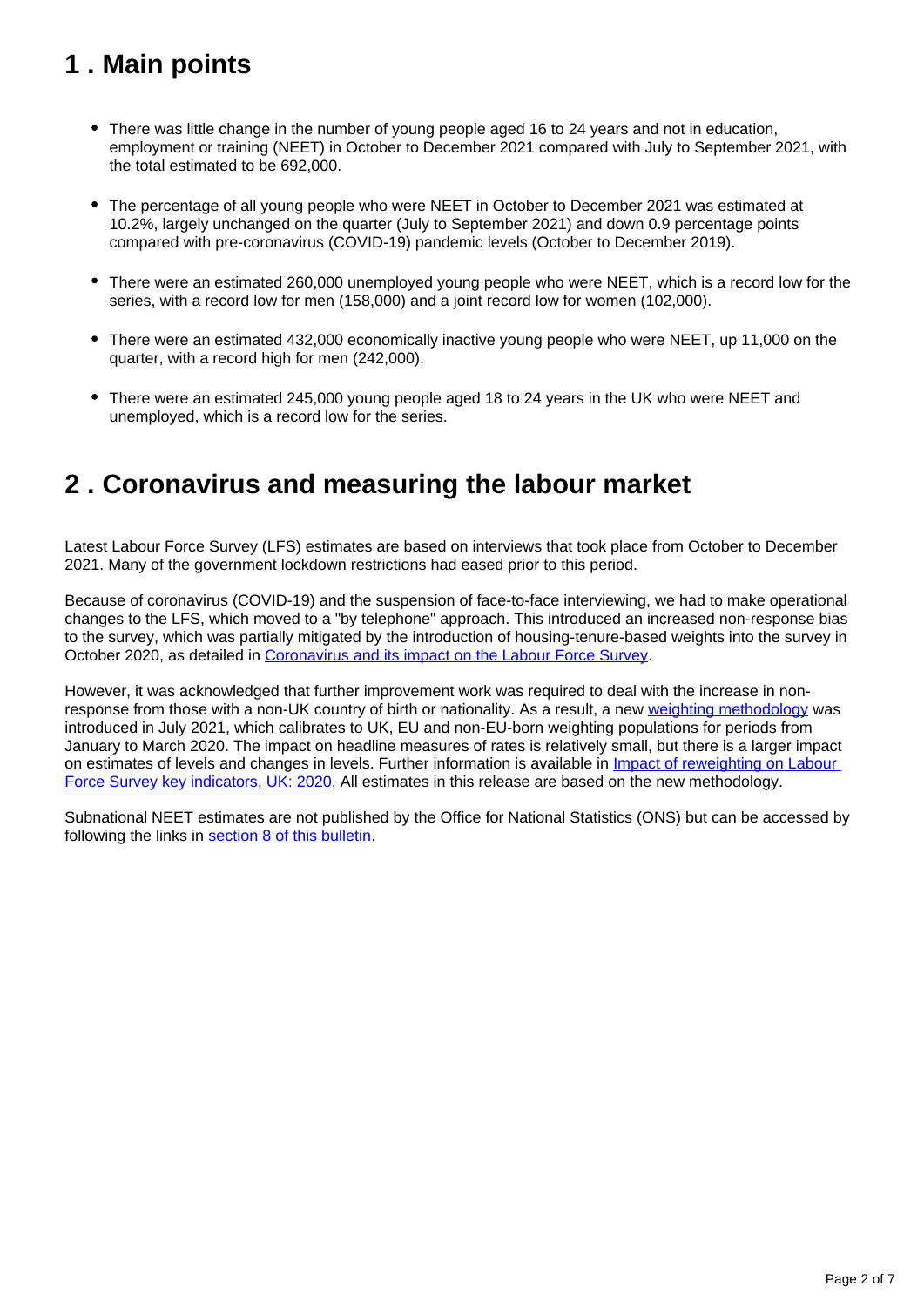### <span id="page-2-0"></span>**3 . Total young people who were not in education, employment or training**

In October to December 2021, an estimated 10.2% of all people aged 16 to 24 years were not in education, employment or training (NEET). The proportion is largely unchanged on the quarter and decreased by 1.6 percentage points compared with October to December 2020, and it is down on pre-coronavirus (COVID-19) pandemic levels. An estimated 11.5% of men were NEET, and for women the proportion was 8.8%.

There were an estimated 692,000 young people in the UK who were NEET. This was up on the previous quarter by 2,000 and down 115,000 when compared with October to December 2020.

Of the 692,000 people who were NEET, 400,000 were men and 292,000 were women.

The total number of people aged 18 to 24 years who were NEET was 642,000, down 6,000 on the previous quarter and down 57,000 on pre-coronavirus pandemic levels (October to December 2019).

The percentage of those aged 18 to 24 years who were NEET was 12.0%, which was down 0.1 percentage points on the quarter. This is still down 0.7% on pre-coronavirus pandemic levels.

#### **Figure 1: The percentage of young people who were not in education, employment or training (NEET) had decreased sharply after October to December 2020 but has recently stabilised at around 10%**

**People aged 16 to 24 years who are NEET as a percentage of all young people, seasonally adjusted, UK, October to December 2011 to October to December 2021**

### Figure 1: The percentage of young people who were not in education, employment or training (NEET) had decreased sharply after October to December 2020 but has recently stabilised at around 10%



#### **Source: Office for National Statistics – Labour Force Survey**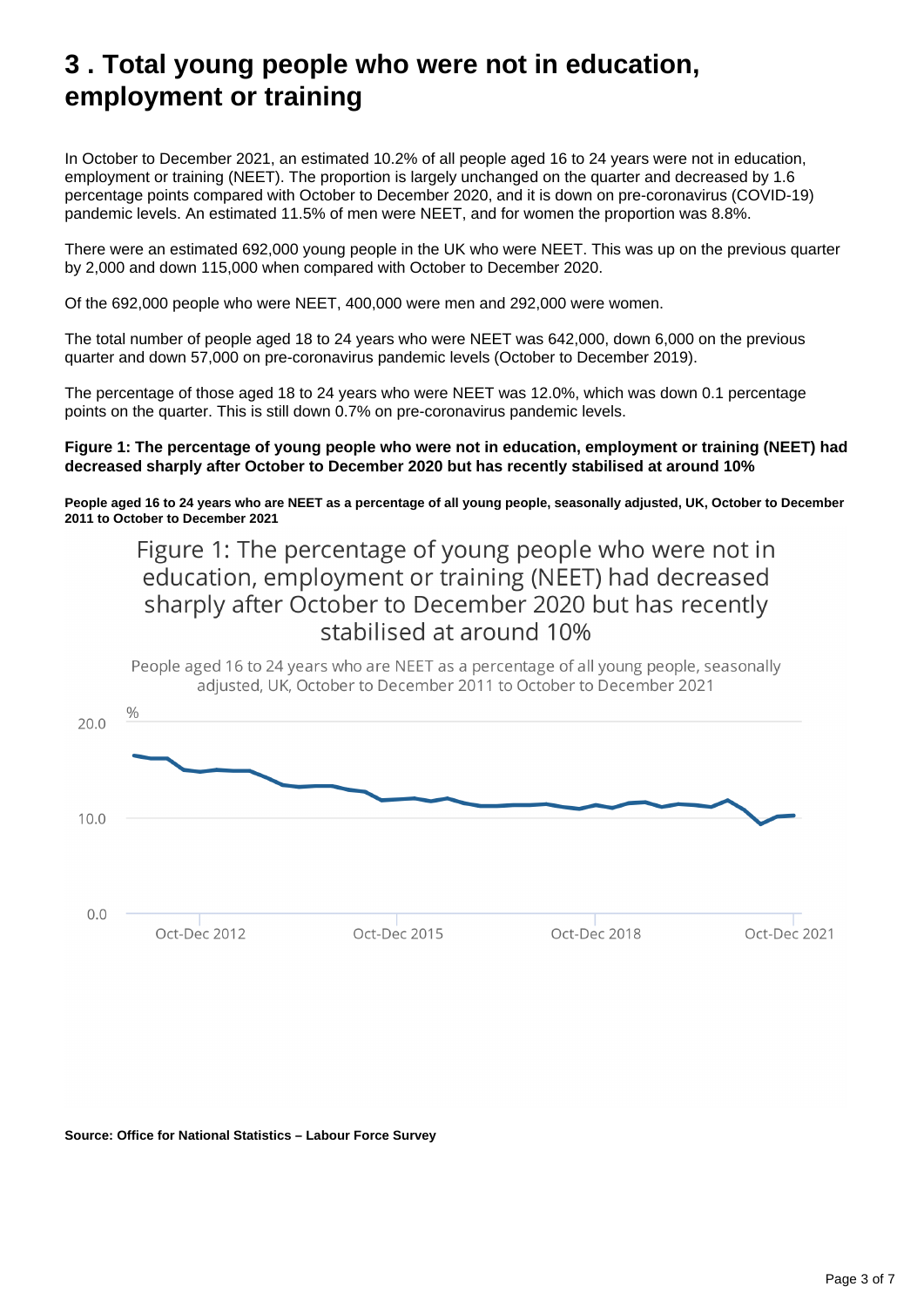#### **Unemployed young people who were not in education, employment or training**

In October to December 2021, there were an estimated 260,000 unemployed young people who were NEET, which is a record low for the series. This is down 9,000 from July to September 2021 and down 97,000 compared with October to December 2020. Unemployed men were estimated to be at a record low of 158,000, and unemployed women were estimated to be at a joint record low of 102,000.

#### **Economically inactive young people who were not in education, employment or training**

In October to December 2021, there were an estimated 432,000 economically inactive young people who were NEET. This was up 11,000 from July to September 2021 and down 18,000 compared with October to December 2020. The number of young men who were NEET and who were economically inactive was 242,000, which was a record high for the series and an increase of 37,000 compared with July to September 2021.

### <span id="page-3-0"></span>**4 . Young people who were not in education, employment or training data**

[Young people not in education, employment or training \(NEET\)](https://www.ons.gov.uk/employmentandlabourmarket/peoplenotinwork/unemployment/datasets/youngpeoplenotineducationemploymentortrainingneettable1)

Dataset | Released 24 February 2022 Quarterly estimates for young people (aged 16 to 24 years) who are not in education, employment or training in the UK.

[Sampling variability for estimates of young people not in education, employment or training \(NEET\)](https://www.ons.gov.uk/employmentandlabourmarket/peoplenotinwork/unemployment/datasets/youngpeoplenotineducationemploymentortrainingneettable2samplingvariabilities)

Dataset | Released 24 February 2022

Labour Force Survey sampling quarterly variability estimates for young people (aged 16 to 24 years) who are not in education, employment or training in the UK.

## <span id="page-3-1"></span>**5 . Glossary**

### **Young people**

For this release, young people are defined as those aged 16 to 24 years. Estimates are also produced for the age groups 16 to 17 years and 18 to 24 years by sex, and separately for the age groups 18 to 20 years, 21 to 22 years and 23 to 24 years.

### **Education and training**

People are considered to be in education or training if any of the following apply:

- they are enrolled on an education course and are still attending or waiting for term to start or restart
- they are doing an apprenticeship
- they are on a government-supported employment or training programme
- they are working or studving towards a qualification
- they have had job-related training or education in the last four weeks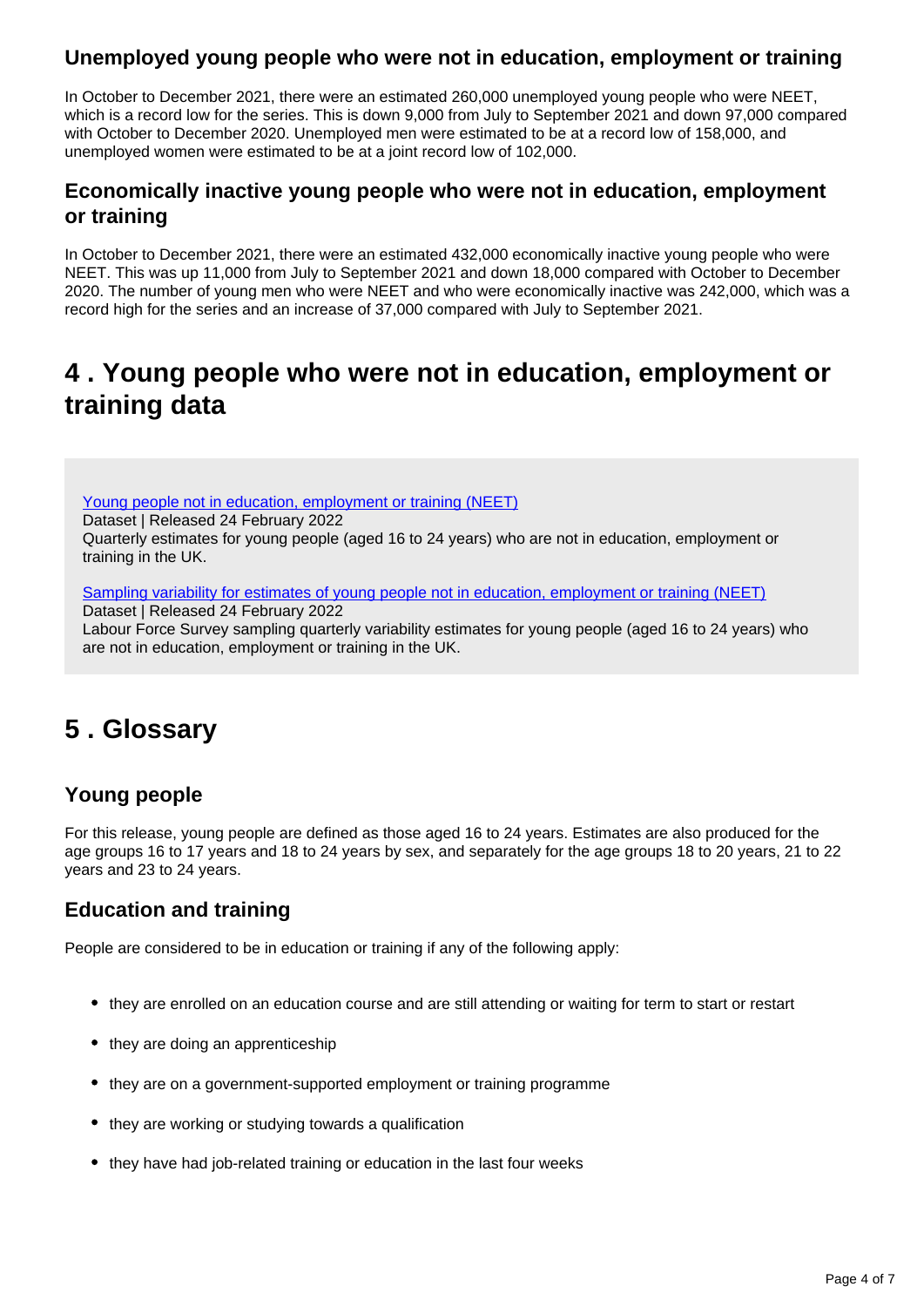#### **Young people not in education, employment or training (NEET)**

Anybody who is not in any of the forms of education or training listed above and not in employment is considered to be NEET. Consequently, a person identified as NEET will always be either unemployed or economically inactive.

#### **Economic inactivity**

People not in the labour force (also known as **economically inactive**) are not in employment but do not meet the internationally accepted definition of unemployment. This is because they have not been seeking work within the last four weeks and/or they are unable to start work in the next two weeks.

#### **Employment**

[Employment](https://www.ons.gov.uk/employmentandlabourmarket/peopleinwork/employmentandemployeetypes/methodologies/aguidetolabourmarketstatistics#employment) [m](https://www.ons.gov.uk/employmentandlabourmarket/peopleinwork/employmentandemployeetypes/methodologies/aguidetolabourmarketstatistics#employment)easures the number of people in paid work, or those who had a job that they were temporarily away from (for example, because they were on holiday or off sick). This differs from the number of jobs because some people have more than one job.

#### **Unemployment**

[Unemployment](https://www.ons.gov.uk/employmentandlabourmarket/peopleinwork/employmentandemployeetypes/methodologies/aguidetolabourmarketstatistics#unemployment) [m](https://www.ons.gov.uk/employmentandlabourmarket/peopleinwork/employmentandemployeetypes/methodologies/aguidetolabourmarketstatistics#unemployment)easures people without a job who have been actively seeking work within the last four weeks and are available to start work within the next two weeks.

A [more detailed glossary](https://www.ons.gov.uk/employmentandlabourmarket/peopleinwork/employmentandemployeetypes/methodologies/aguidetolabourmarketstatistics#glossary) [i](https://www.ons.gov.uk/employmentandlabourmarket/peopleinwork/employmentandemployeetypes/methodologies/aguidetolabourmarketstatistics#glossary)s available.

### <span id="page-4-0"></span>**6 . Measuring the data**

This statistical bulletin contains estimates for young people who were not in education, employment or training (NEET) in the UK. The bulletin is published quarterly in February or March, May, August, and November. All estimates discussed in this statistical bulletin are for the UK and are seasonally adjusted.

Statistics in this bulletin are used to help monitor progress towards the Sustainable Development Goals (SDGs). Explore the UK data on our [Sustainable Development Goals \(SDGs\) reporting platform.](https://sustainabledevelopment-uk.github.io/)

An article called [Young people who are NEET \(PDF, 88.67KB\),](http://webarchive.nationalarchives.gov.uk/20160204094749/http:/ons.gov.uk/ons/guide-method/method-quality/specific/labour-market/articles-and-reports/young-people-who-are-neet.pdf) which provides background information, is available. The article explains how missing information for identifying someone as NEET is appropriated based on individual characteristics.

More quality and methodology information (QMI) on strengths, limitations, appropriate uses, and how the data were created is available in the Labour Force Survey [\(LFS\) QMI](https://www.ons.gov.uk/employmentandlabourmarket/peopleinwork/employmentandemployeetypes/methodologies/labourforcesurveylfsqmi).

The [LFS performance and quality monitoring reports](https://www.ons.gov.uk/employmentandlabourmarket/peopleinwork/employmentandemployeetypes/methodologies/labourforcesurveyperformanceandqualitymonitoringreports) provide data on response rates and other quality-related issues for the LFS.

The Office for National Statistics (ONS) is responsible for NEET statistics for the UK, which are published within this release. Estimates of the number of young people who are NEET within the countries of the UK and for subnational areas are the responsibility of the Department for Education, for England, and the devolved administrations for each of the other countries. There is further information on the availability of subnational estimates of young people who are NEET in [Section 8.](https://www.ons.gov.uk/employmentandlabourmarket/peoplenotinwork/unemployment/bulletins/youngpeoplenotineducationemploymentortrainingneet/november2021#related-links)

#### **Coronavirus**

View [more information on how labour market data sources are affected by the coronavirus \(COVID-19\) pandemic](https://www.ons.gov.uk/employmentandlabourmarket/peopleinwork/employmentandemployeetypes/articles/coronavirusandtheeffectsonuklabourmarketstatistics/2020-05-06).

View a [comparison of our labour market data sources and the main differences.](https://www.ons.gov.uk/employmentandlabourmarket/peopleinwork/employmentandemployeetypes/methodologies/comparisonoflabourmarketdatasources)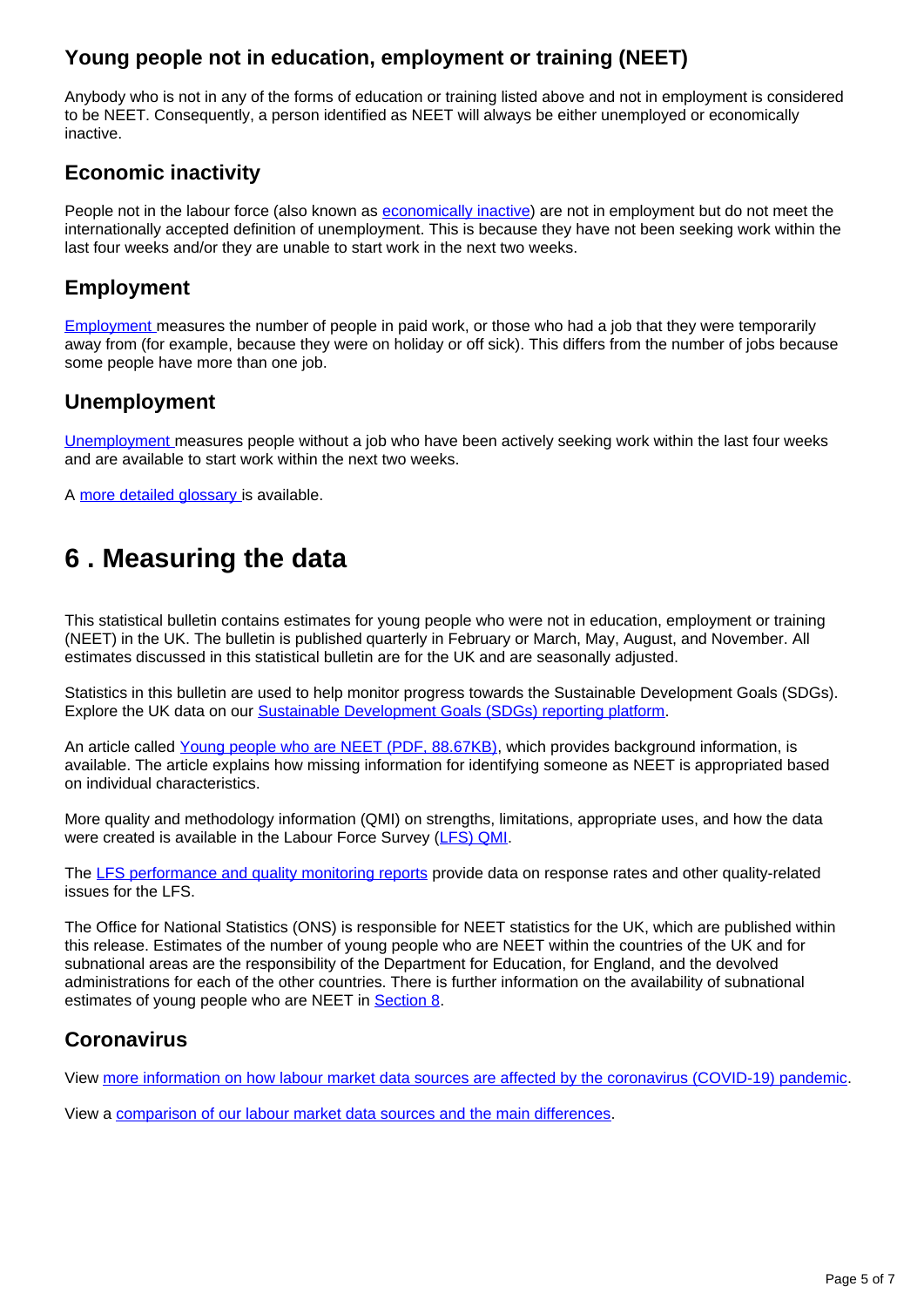#### **Relationship to other labour market statistics for young people**

Our monthly [Labour market statistical bulletin](https://www.ons.gov.uk/employmentandlabourmarket/peopleinwork/employmentandemployeetypes/bulletins/uklabourmarket/latest) includes the dataset [A06 SA: Educational status and labour market](http://www.ons.gov.uk/employmentandlabourmarket/peopleinwork/employmentandemployeetypes/datasets/educationalstatusandlabourmarketstatusforpeopleagedfrom16to24seasonallyadjusteda06sa)  [status for people aged from 16 to 24](http://www.ons.gov.uk/employmentandlabourmarket/peopleinwork/employmentandemployeetypes/datasets/educationalstatusandlabourmarketstatusforpeopleagedfrom16to24seasonallyadjusteda06sa) (seasonally adjusted). The NEET statistics and the dataset A06 statistics are both derived from the LFS and use the same labour market statuses; however, the educational statuses are derived differently.

For dataset A06, the educational status is based on participation in full-time education only. For NEET statistics, the educational status is based on any form of education or training. Therefore, the dataset A06 category "not in full-time education" includes some people who are in part-time education and/or some form of training and who, consequently, should not be regarded as NEET.

### **Labour Force Survey (LFS) and Annual Population Survey (APS) reweighting**

We plan to reweight LFS and APS datasets that include data from March 2020. We will provide further details on our plans, including a timeline, in our March Labour Market publication.

#### **Making our published spreadsheets accessible**

Following the Government Statistical Service (GSS) guidance on [releasing statistics in spreadsheets,](https://gss.civilservice.gov.uk/policy-store/releasing-statistics-in-spreadsheets/) we will be amending our published tables over the coming months to improve usability, accessibility and machine readability of our published statistics. To help users change to the new formats, we will be publishing sample versions of a selection of our tables and, where practical, we will initially publish the tables in both the new and current formats. If you have any questions or comments, please email [labour.market@ons.gov.uk.](mailto:labour.market@ons.gov.uk)

## <span id="page-5-0"></span>**7 . Strengths and limitations**

The figures in this bulletin come from the Labour Force Survey (LFS). Results from sample surveys are always estimates, not precise figures. As the number of people available in the sample gets smaller, the variability of the estimates that we can make from that sample size gets larger. In general, changes in the numbers and rates reported in this bulletin between three-month periods are small and are not usually greater than can be explained by sampling variability.

[Dataset table NEET 2](http://www.ons.gov.uk/employmentandlabourmarket/peoplenotinwork/unemployment/datasets/youngpeoplenotineducationemploymentortrainingneettable2samplingvariabilities) shows sampling variabilities for estimates of young people who are not in education, employment or training (NEET) derived from the LFS.